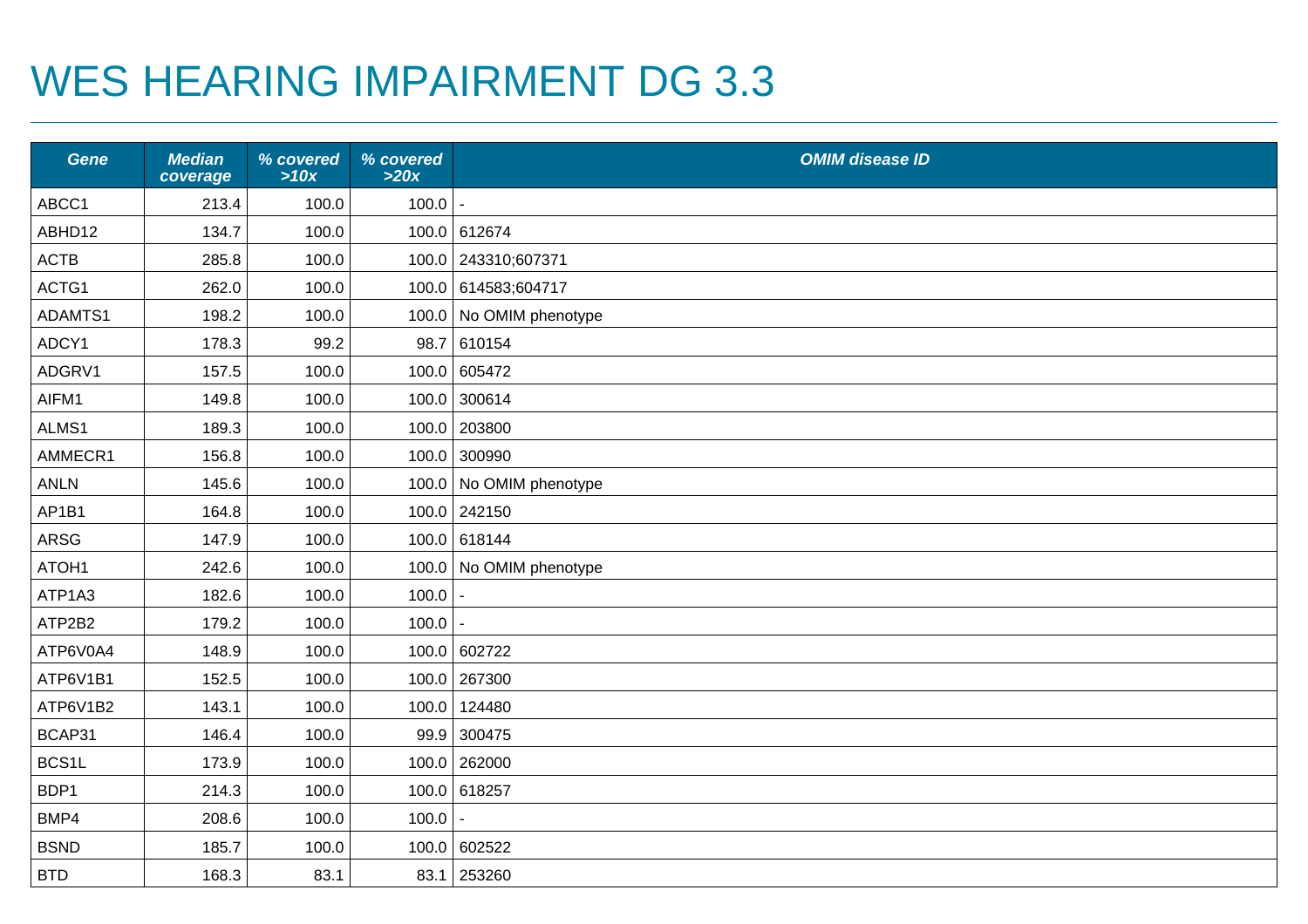| CABP2             | 226.2 | 100.0 |       | 100.0 614899                               |
|-------------------|-------|-------|-------|--------------------------------------------|
| CACNA1D           | 161.3 | 100.0 |       | 100.0 614896                               |
| CCDC50            | 155.3 | 100.0 |       | 100.0 607453                               |
| CD151             | 186.0 | 100.0 |       | 100.0 609057                               |
| CD164             | 166.8 | 100.0 |       | 100.0 616969                               |
| CDC14A            | 148.0 | 100.0 |       | 100.0 616958                               |
| CDC42             | 131.4 | 100.0 |       | 100.0 616737                               |
| CDH <sub>23</sub> | 169.9 | 100.0 |       | 100.0 601067;601386                        |
| CEACAM16          | 209.8 | 100.0 |       | 100.0 614614                               |
| CEP250            | 166.2 | 100.0 |       | 100.0 618358                               |
| CEP78             | 142.1 | 100.0 |       | 100.0 617236                               |
| CHD7              | 180.1 | 100.0 |       | 100.0 214800                               |
| CHSY1             | 185.9 | 99.9  |       | 99.6 605282                                |
| CIB <sub>2</sub>  | 178.0 | 100.0 |       | 100.0 614869,609439                        |
| CISD <sub>2</sub> | 140.6 | 100.0 |       | 100.0 604928                               |
| CLDN14            | 196.4 | 100.0 |       | 100.0 614035                               |
| CLDN9             | 215.1 | 100.0 | 100.0 |                                            |
| CLIC5             | 163.5 | 100.0 |       | 100.0 616042                               |
| <b>CLPP</b>       | 178.0 | 100.0 |       | 100.0 614129                               |
| CLRN1             | 188.6 | 100.0 |       | 100.0 276902                               |
| CLRN2             | 189.0 | 100.0 |       | 100.0 No OMIM phenotype                    |
| COA8              | 161.3 | 93.6  |       | $93.5$ 220110                              |
| COCH              | 163.8 | 100.0 |       | 100.0 601369                               |
| COL11A1           | 143.0 | 100.0 |       | 100.0   154780;604841                      |
| <b>COL11A2</b>    | 264.7 | 100.0 |       | 100.0   184840;609706;277610;601868;215150 |
| COL2A1            | 167.0 | 100.0 |       | 100.0 215150;108300;132450;156550          |
| COL4A3            | 152.5 | 100.0 |       | 100.0 203780;104200                        |
| COL4A4            | 162.4 | 100.0 |       | 100.0 203780                               |
| COL4A5            | 153.1 | 100.0 |       | 100.0 301050                               |
| COL4A6            | 165.1 | 100.0 |       | 100.0 300914                               |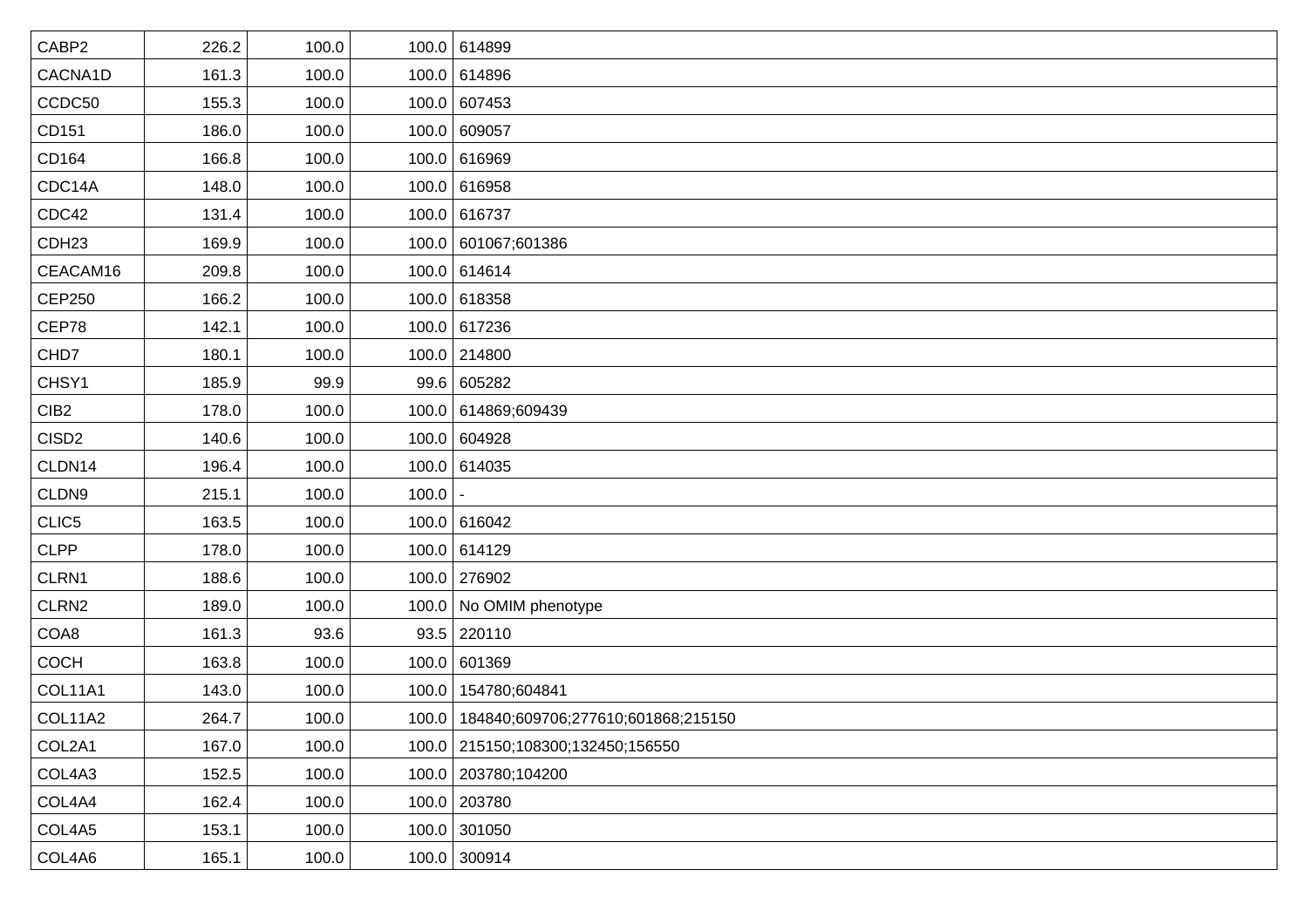| COL9A1            | 155.8 | 100.0 |             | 100.0 614134               |
|-------------------|-------|-------|-------------|----------------------------|
| COL9A2            | 174.2 | 100.0 |             | 100.0 614284               |
| COL9A3            | 188.4 | 100.0 | 100.0       |                            |
| CRYL1             | 150.5 | 100.0 | $100.0$   - |                            |
| <b>CRYM</b>       | 169.1 | 100.0 |             | 100.0 616357               |
| DCAF17            | 137.1 | 100.0 |             | 100.0 241080               |
| DCDC2             | 165.1 | 100.0 |             | 100.0 610212               |
| <b>DIABLO</b>     | 151.6 | 100.0 |             | 100.0 614152               |
| DIAPH1            | 146.3 | 100.0 |             | 99.4 124900                |
| DIAPH3            | 139.9 | 100.0 |             | 100.0 609129               |
| DLL1              | 286.3 | 100.0 |             | 100.0   PMID: 34519870     |
| DLX5              | 193.6 | 100.0 |             | 100.0   183600;220600      |
| DMXL2             | 157.9 | 100.0 |             | 100.0 617605               |
| <b>DSPP</b>       | 284.1 | 100.0 |             | 100.0 605594               |
| EDN3              | 200.2 | 100.0 |             | 100.0 613265               |
| <b>EDNRB</b>      | 168.2 | 100.0 |             | 100.0 277580;600501        |
| EFNB <sub>2</sub> | 180.5 | 100.0 | $100.0$ -   |                            |
| ELMOD3            | 162.9 | 100.0 |             | 100.0 615429               |
| ELOVL1            | 157.3 | 100.0 |             | 100.0 618527               |
| EPS8              | 157.9 | 100.0 |             | 100.0 615974               |
| EPS8L2            | 163.9 | 88.0  |             | 88.0 617637                |
| ERAL1             | 160.7 | 100.0 |             | 100.0 617565               |
| <b>ESPN</b>       | 175.2 | 100.0 |             | 100.0 609006               |
| ESRP1             | 157.3 | 100.0 |             | 100.0 618013               |
| <b>ESRRB</b>      | 185.9 | 100.0 |             | 100.0 608565               |
| EXOSC2            | 136.2 | 100.0 |             | 100.0 617763               |
| EYA1              | 155.5 | 100.0 |             | 100.0 602588;166780;113650 |
| EYA4              | 158.3 | 100.0 |             | 100.0 605362;601316        |
| <b>FDXR</b>       | 185.0 | 100.0 |             | 100.0 617717               |
| FGF3              | 240.5 | 100.0 |             | 100.0 610706               |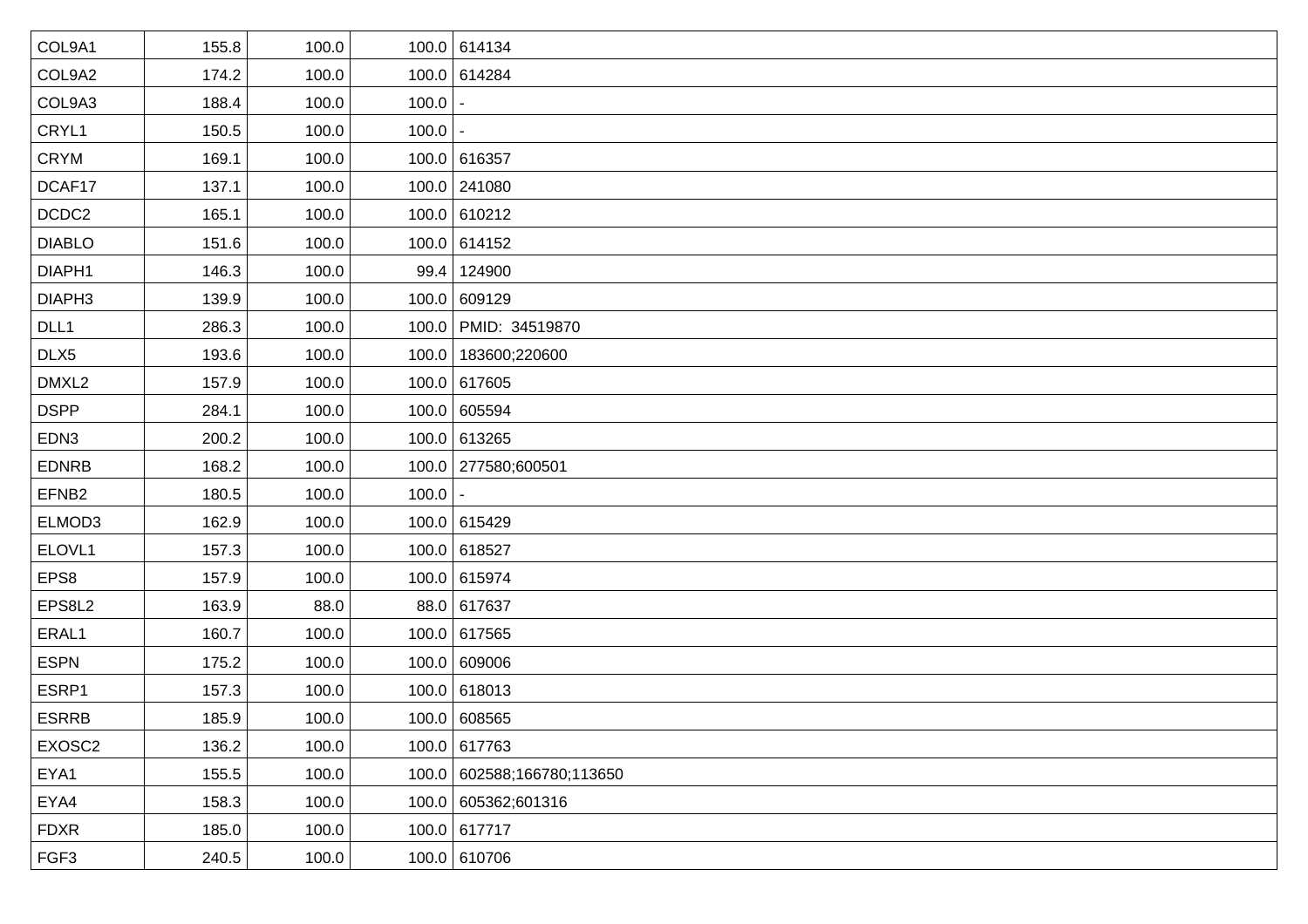| FGFR3             | 257.6 | 100.0 |           | 100.0 602849                                           |
|-------------------|-------|-------|-----------|--------------------------------------------------------|
| FITM2             | 194.8 | 100.0 |           | 100.0 618635                                           |
| FOXF <sub>2</sub> | 224.1 | 98.5  | 97.2      |                                                        |
| FOXI1             | 227.0 | 100.0 |           | 100.0 600791                                           |
| GAB1              | 156.0 | 100.0 |           | 100.0 605428                                           |
| GAS2              | 157.2 | 100.0 | 100.0     |                                                        |
| GATA3             | 275.0 | 100.0 |           | 100.0 146255                                           |
| GIPC3             | 222.6 | 100.0 |           | 100.0 601869                                           |
| GJB2              | 205.1 | 100.0 |           | 100.0 602540;149200;148350;601544;220290;148210;124500 |
| GJB3              | 195.9 | 100.0 |           | 100.0 220290;612644                                    |
| GJB6              | 181.1 | 100.0 |           | 100.0 612645;220290;612643                             |
| <b>GLA</b>        | 161.2 | 91.3  |           | $91.3$ 301500                                          |
| GPRASP2           | 197.7 | 100.0 |           | 100.0   No OMIM phenotype                              |
| GPSM2             | 142.2 | 100.0 |           | 100.0 604213                                           |
| GRAP              | 191.8 | 100.0 |           | 100.0 618456                                           |
| GREB1L            | 173.5 | 100.0 | 100.0     |                                                        |
| GRHL2             | 161.2 | 100.0 |           | 100.0 608641                                           |
| GRXCR1            | 187.3 | 100.0 |           | 100.0 613285                                           |
| GRXCR2            | 185.3 | 100.0 |           | 100.0 615837                                           |
| <b>GSDME</b>      | 165.4 | 100.0 |           | 100.0 600994                                           |
| HARS1             | 152.7 | 100.0 |           | 100.0 614504                                           |
| HARS2             | 147.1 | 100.0 |           | 100.0 614926                                           |
| <b>HGF</b>        | 184.8 | 100.0 |           | 100.0 608265                                           |
| HOMER2            | 148.4 | 100.0 |           | 100.0 616707                                           |
| <b>HSD17B4</b>    | 133.6 | 96.6  |           | 96.6 233400                                            |
| IFNLR1            | 178.8 | 100.0 | $100.0$ - |                                                        |
| ILDR1             | 190.3 | 100.0 |           | 100.0 609646                                           |
| KARS1             | 151.4 | 100.0 |           | 100.0 613916                                           |
| KCNE1             | 315.5 | 100.0 |           | 100.0 612347                                           |
| KCNJ10            | 192.3 | 100.0 |           | 100.0 612780;600791                                    |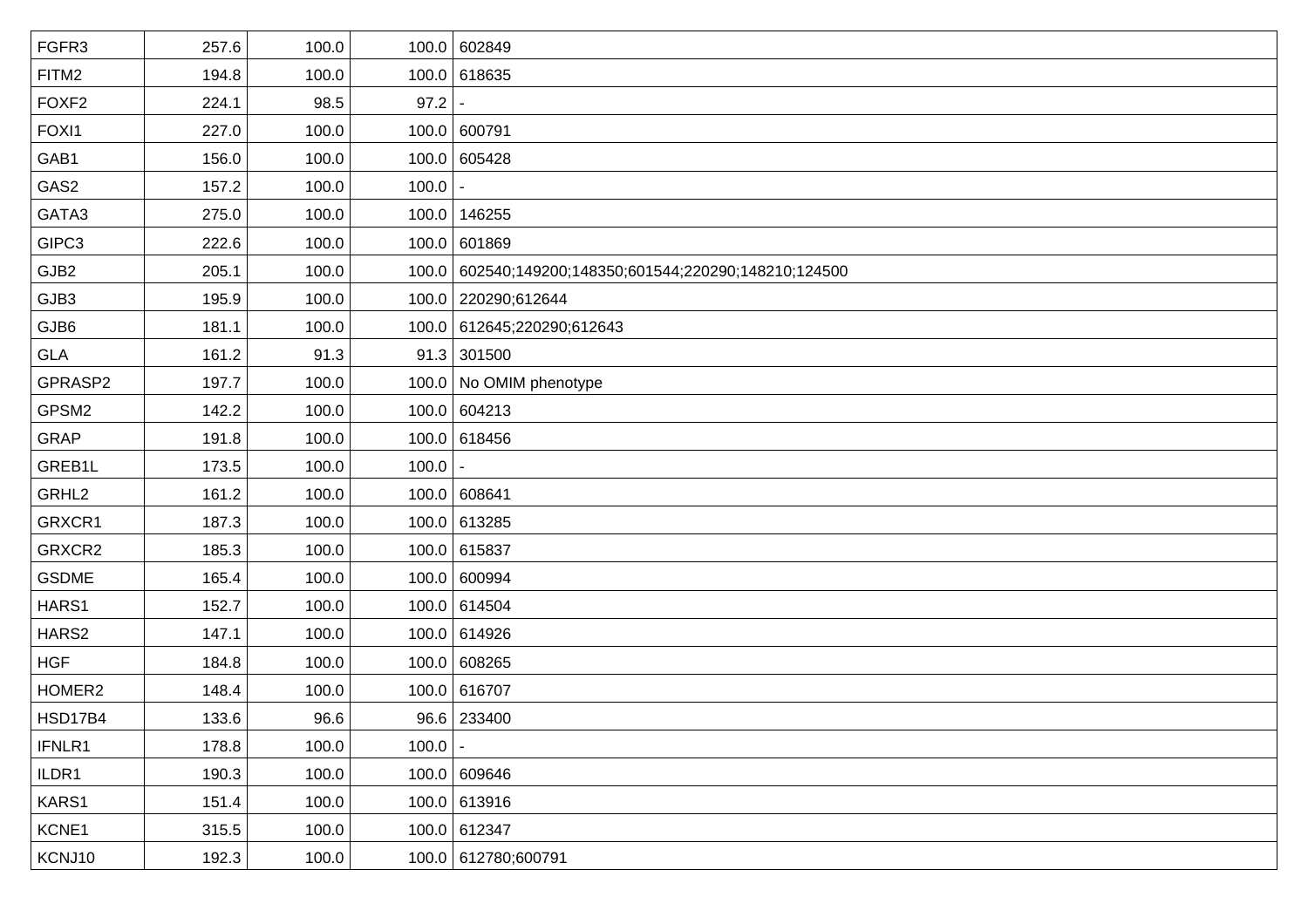| KCNQ1             | 173.8 | 100.0 |       | 100.0 220400                        |
|-------------------|-------|-------|-------|-------------------------------------|
| KCNQ4             | 168.4 | 99.8  |       | 99.1 600101                         |
| <b>KITLG</b>      | 132.1 | 100.0 |       | 100.0 616697                        |
| LARS2             | 161.8 | 100.0 |       | 100.0 615300                        |
| LHFPL5            | 156.3 | 100.0 |       | 100.0 610265                        |
| LMX1A             | 174.3 | 100.0 |       | $100.0$ 301412                      |
| LOXHD1            | 154.5 | 100.0 |       | 100.0 613079                        |
| LOXL3             | 198.8 | 100.0 | 100.0 |                                     |
| LRP2              | 164.3 | 100.0 |       | 100.0 222448                        |
| LRP <sub>5</sub>  | 223.0 | 100.0 |       | 100.0   144750;607634               |
| <b>LRTOMT</b>     | 163.5 | 100.0 |       | 100.0 611451                        |
| MAN2B1            | 167.3 | 100.0 |       | 100.0 No OMIM phenotype             |
| MARVELD2          | 246.4 | 100.0 |       | $100.0$ 610153                      |
| MCM <sub>2</sub>  | 171.2 | 100.0 |       | 100.0 616968                        |
| <b>MET</b>        | 210.3 | 100.0 |       | 100.0 616705                        |
| <b>MGP</b>        | 151.6 | 100.0 |       | 100.0 245150                        |
| MIA3              | 162.1 | 100.0 | 100.0 |                                     |
| MIR96             |       |       |       | 613074                              |
| <b>MITF</b>       | 212.8 | 100.0 |       | 100.0   103470;103500;193510        |
| <b>MPDZ</b>       | 157.6 | 100.0 |       | 100.0 No OMIM phenotype             |
| MPZL <sub>2</sub> | 166.8 | 100.0 |       | 100.0 618145                        |
| MSRB3             | 162.9 | 100.0 |       | 100.0 613718                        |
| <b>MVD</b>        | 188.4 | 100.0 |       | 100.0 No OMIM phenotype             |
| MYH14             | 180.1 | 100.0 |       | 100.0 614369;600652                 |
| MYH9              | 195.6 | 100.0 |       | 100.0   153640;600208;603622;153650 |
| MYO15A            | 176.9 | 100.0 |       | 100.0 600316                        |
| MYO3A             | 143.7 | 100.0 |       | 100.0 607101                        |
| MYO6              | 143.8 | 100.0 |       | 100.0 606346;607821                 |
| MYO7A             | 178.7 | 100.0 |       | 100.0 600060;276900;601317          |
| NARS2             | 148.2 | 100.0 |       | 100.0 618434                        |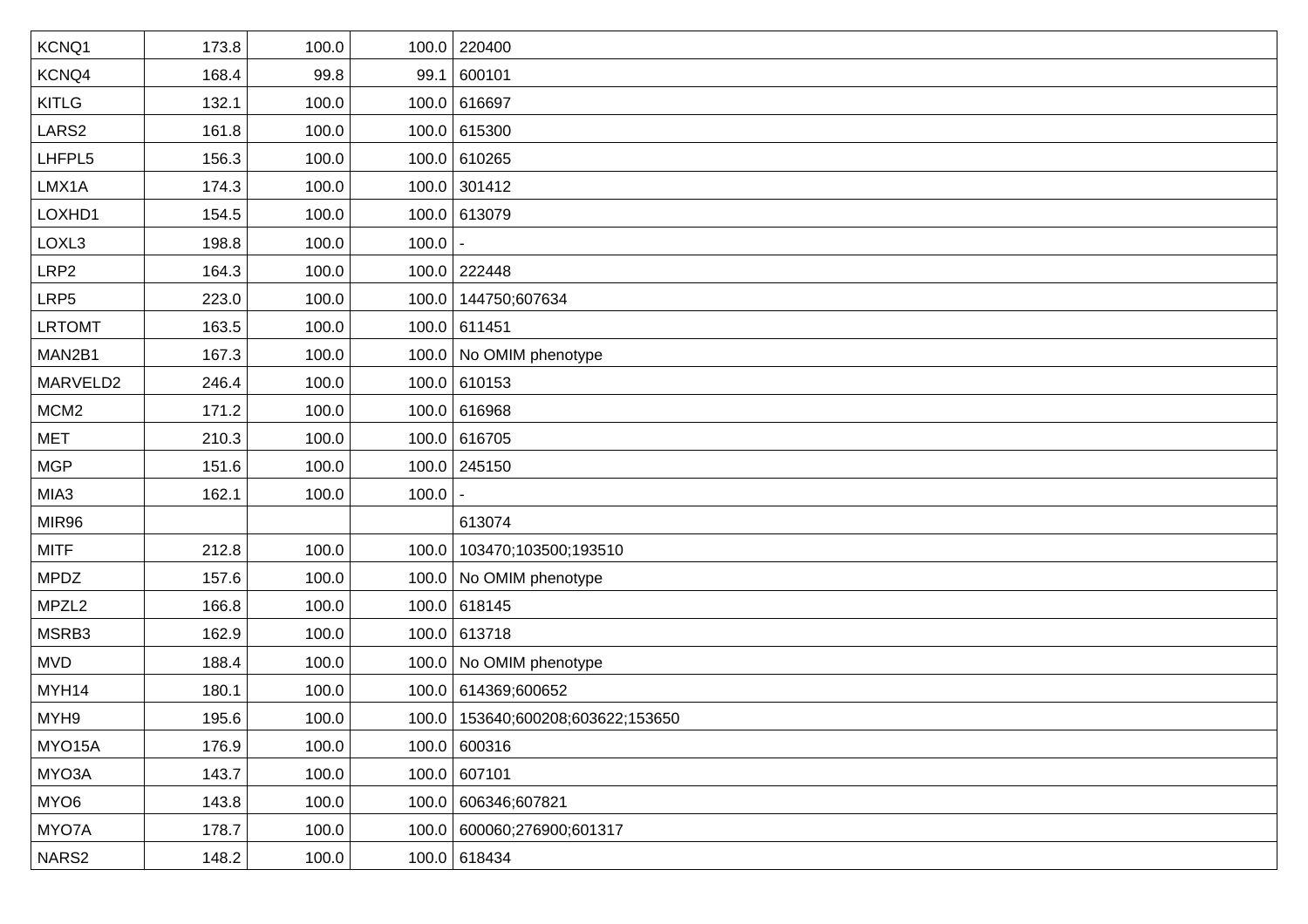| NCOA3             | 176.9 | 100.0 |       | 100.0 No OMIM phenotype      |
|-------------------|-------|-------|-------|------------------------------|
| <b>NDP</b>        | 187.6 | 100.0 |       | 100.0 310600                 |
| NLRP3             | 177.4 | 100.0 |       | 100.0 191900                 |
| <b>NOG</b>        | 216.5 | 100.0 | 100.0 |                              |
| OPA1              | 133.9 | 100.0 |       | 100.0 125250                 |
| OSBPL2            | 173.0 | 100.0 |       | 100.0 616340                 |
| <b>OTOA</b>       | 151.1 | 100.0 |       | 100.0 607039                 |
| <b>OTOF</b>       | 167.1 | 100.0 |       | 100.0 601071                 |
| <b>OTOG</b>       | 191.2 | 100.0 |       | 100.0 614945                 |
| <b>OTOGL</b>      | 127.0 | 100.0 |       | 100.0 614944                 |
| P <sub>2RX2</sub> | 213.7 | 100.0 |       | 100.0 608224                 |
| PAX3              | 208.8 | 100.0 |       | 100.0   148820;193500;122880 |
| PCDH15            | 169.8 | 100.0 |       | 100.0 602083;601067;609533   |
| PDE1C             | 150.9 | 100.0 |       | 100.0 618140                 |
| PDZD7             | 210.8 | 100.0 |       | 99.9 605472                  |
| <b>PET100</b>     | 172.9 | 100.0 |       | 100.0 220110                 |
| PEX1              | 148.7 | 100.0 |       | 100.0 601539;234580;214100   |
| PEX <sub>26</sub> | 158.3 | 100.0 |       | 100.0 614873                 |
| PEX <sub>6</sub>  | 189.6 | 100.0 |       | 100.0 616617;614863          |
| PI4KB             | 172.8 | 100.0 |       | 100.0 No OMIM phenotype      |
| <b>PISD</b>       | 175.3 | 100.0 |       | 100.0 618889                 |
| <b>PJVK</b>       | 126.2 | 100.0 |       | 100.0 610220                 |
| PLOD <sub>3</sub> | 165.1 | 100.0 |       | 100.0 612394                 |
| PLS1              | 144.2 | 100.0 |       | 100.0 618787                 |
| PNPT1             | 132.5 | 100.0 |       | 100.0 614934                 |
| POLD1             | 242.1 | 100.0 |       | 100.0 615381                 |
| POLR1C            | 131.1 | 83.2  |       | 82.8 248390                  |
| POLR1D            | 164.7 | 100.0 |       | 100.0 613717                 |
| POU3F4            | 194.7 | 100.0 |       | 100.0 304400                 |
| POU4F3            | 250.8 | 100.0 |       | 100.0   602459               |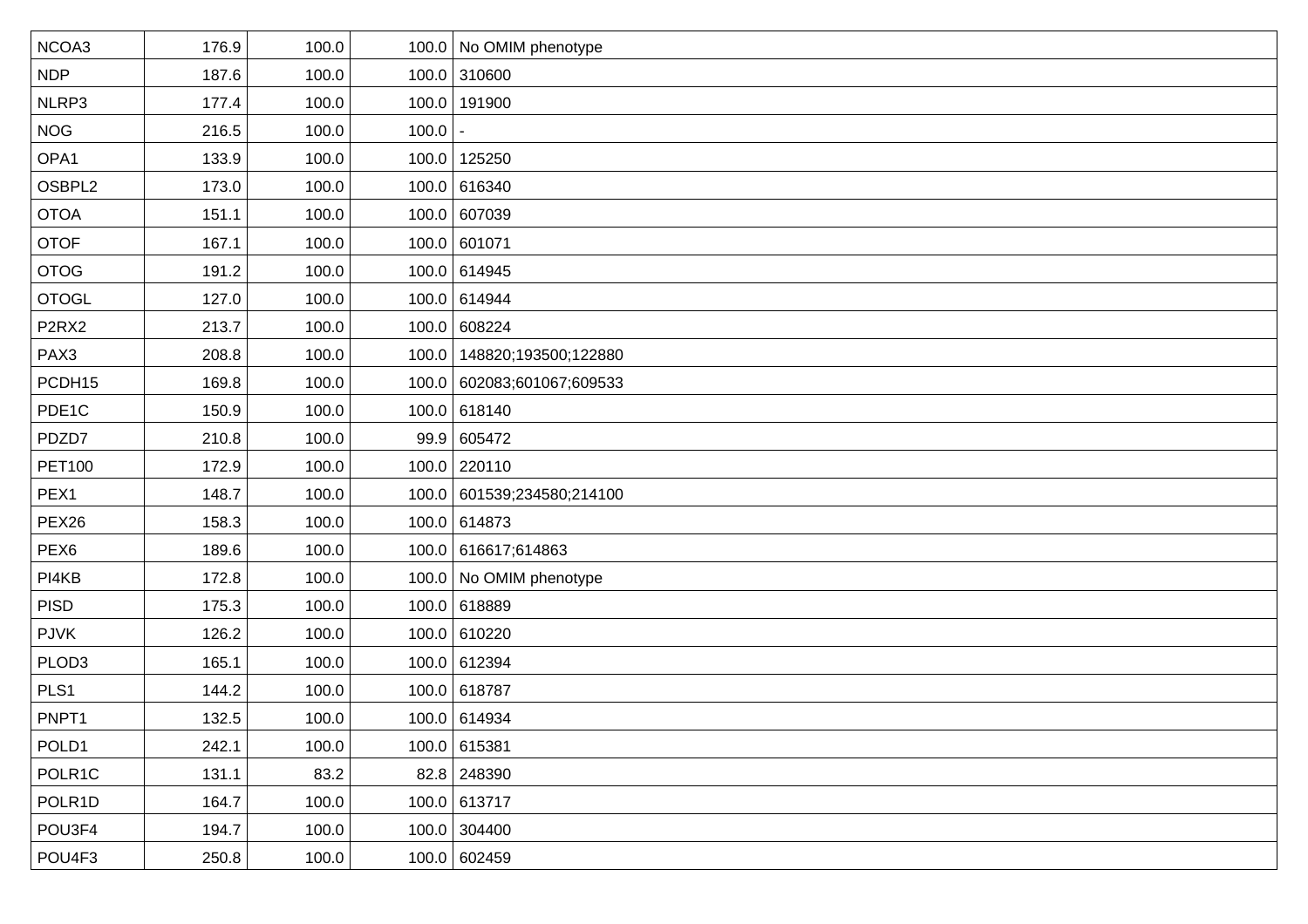| PPIP5K2           | 136.8 | 100.0 |       | 100.0 618422                      |
|-------------------|-------|-------|-------|-----------------------------------|
| <b>PRKCB</b>      | 154.0 | 100.0 | 100.0 |                                   |
| <b>PRORP</b>      | 167.6 | 100.0 |       | 100.0 No OMIM phenotype           |
| PRPS1             | 147.1 | 100.0 |       | 100.0 304500;301835;311070;300661 |
| PSIP1             | 151.4 | 100.0 | 100.0 |                                   |
| <b>PTPRQ</b>      | 133.9 | 92.8  |       | 92.7 613391                       |
| PTRH <sub>2</sub> | 202.8 | 100.0 |       | 100.0 No OMIM phenotype           |
| RAI1              | 227.8 | 100.0 |       | 100.0 182290                      |
| <b>RDX</b>        | 136.1 | 100.0 |       | 100.0 611022                      |
| <b>REST</b>       | 180.5 | 98.6  |       | 98.6 612431                       |
| RIPOR2            | 153.8 | 100.0 |       | 100.0 616515                      |
| RMND1             | 154.2 | 100.0 |       | 100.0 614922                      |
| ROBO1             | 163.6 | 100.0 | 100.0 |                                   |
| ROR <sub>1</sub>  | 172.4 | 100.0 |       | 100.0 617654                      |
| RRM2B             | 136.5 | 100.0 |       | 100.0 No OMIM phenotype           |
| S1PR2             | 216.1 | 100.0 |       | 100.0 610419                      |
| SCD <sub>5</sub>  | 178.4 | 100.0 | 100.0 |                                   |
| SERAC1            | 140.1 | 100.0 |       | 100.0 614739                      |
| SERPINB6          | 168.3 | 100.0 |       | 100.0 613453                      |
| SEZ6              | 184.4 | 100.0 |       | 100.0 No OMIM phenotype           |
| SIX1              | 199.4 | 100.0 |       | 100.0 605192,608389               |
| SIX <sub>5</sub>  | 211.5 | 100.0 |       | 100.0 610896                      |
| <b>SLC12A1</b>    | 147.5 | 96.3  | 96.2  |                                   |
| <b>SLC12A2</b>    | 155.7 | 100.0 |       | 100.0 619081;619083;619080        |
| <b>SLC17A8</b>    | 161.0 | 100.0 |       | 100.0 605583                      |
| <b>SLC19A2</b>    | 179.0 | 100.0 |       | 100.0 249270                      |
| SLC22A4           | 164.5 | 100.0 | 100.0 |                                   |
| SLC26A4           | 149.4 | 100.0 |       | 100.0 600791;274600               |
| <b>SLC26A5</b>    | 153.6 | 100.0 |       | 100.0 613865                      |
| SLC29A3           | 180.8 | 100.0 |       | 100.0 602782                      |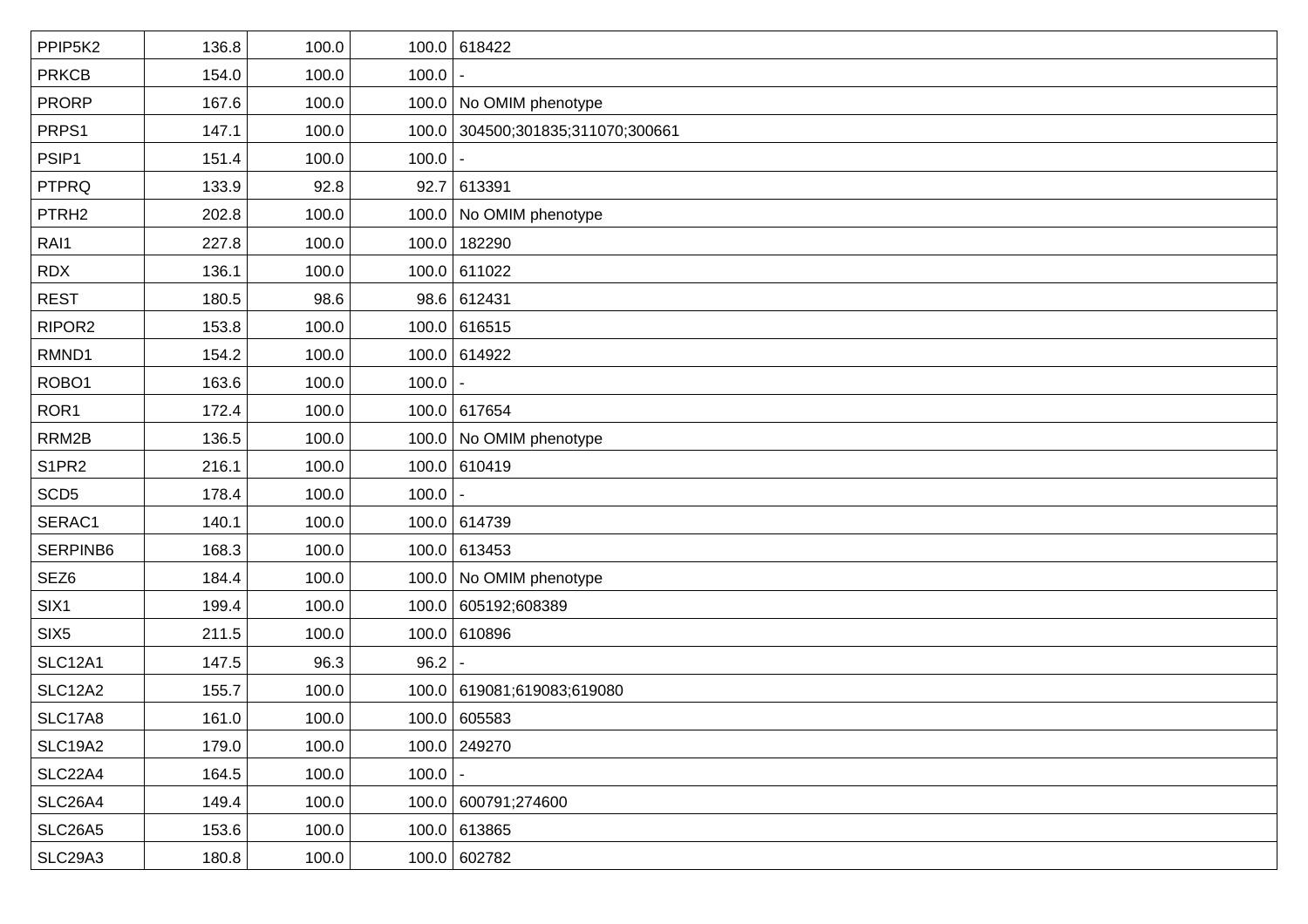| 169.3 | 100.0 |       | 100.0 614482                                                                                      |
|-------|-------|-------|---------------------------------------------------------------------------------------------------|
| 255.9 | 100.0 |       | 100.0 617606                                                                                      |
| 192.3 | 100.0 |       | 100.0 217400                                                                                      |
| 248.0 | 100.0 |       | 100.0 614707                                                                                      |
| 213.7 | 100.0 |       | 100.0 211530                                                                                      |
| 183.8 | 100.0 | 100.0 |                                                                                                   |
| 183.3 | 100.0 |       | 100.0 221200                                                                                      |
| 140.3 | 100.0 |       | 100.0 300066                                                                                      |
| 181.9 | 100.0 |       | 100.0   172800;608890                                                                             |
| 241.5 | 100.0 |       | 100.0 613266;609136;611584                                                                        |
| 155.7 | 100.0 |       | 100.0 616577                                                                                      |
| 174.6 | 99.8  |       | 99.2 618457                                                                                       |
| 187.9 | 100.0 |       | 100.0 603720                                                                                      |
| 150.0 | 100.0 |       | 99.9 612073                                                                                       |
| 210.3 | 100.0 |       | 100.0 615540                                                                                      |
| 203.1 | 100.0 |       | 100.0 220500;616044;614617                                                                        |
| 175.9 | 100.0 |       | 100.0 301033                                                                                      |
| 49.5  | 50.0  |       | 49.9 No OMIM phenotype                                                                            |
| 175.6 | 100.0 |       | 100.0 154500                                                                                      |
| 183.9 | 100.0 |       | 100.0 601543;603629                                                                               |
| 180.3 | 100.0 |       | 100.0 113620                                                                                      |
| 147.4 | 100.0 |       | 100.0 No OMIM phenotype                                                                           |
| 156.8 | 100.0 |       | 100.0 304700                                                                                      |
| 176.4 | 98.8  |       | 98.8 613558                                                                                       |
| 145.5 | 100.0 |       | 100.0 606705;600974                                                                               |
| 209.7 | 100.0 |       | 100.0 618481                                                                                      |
| 140.6 | 100.0 |       | 100.0 Proc Natl Acad Sci U S A<br>. 2021 Jun 1;118(22):e2019681118. doi: 10.1073/pnas.2019681118. |
| 151.9 | 100.0 |       | 100.0 600971                                                                                      |
| 157.8 | 100.0 |       | 100.0 601072                                                                                      |
| 155.7 | 97.5  | 97.5  |                                                                                                   |
|       |       |       |                                                                                                   |